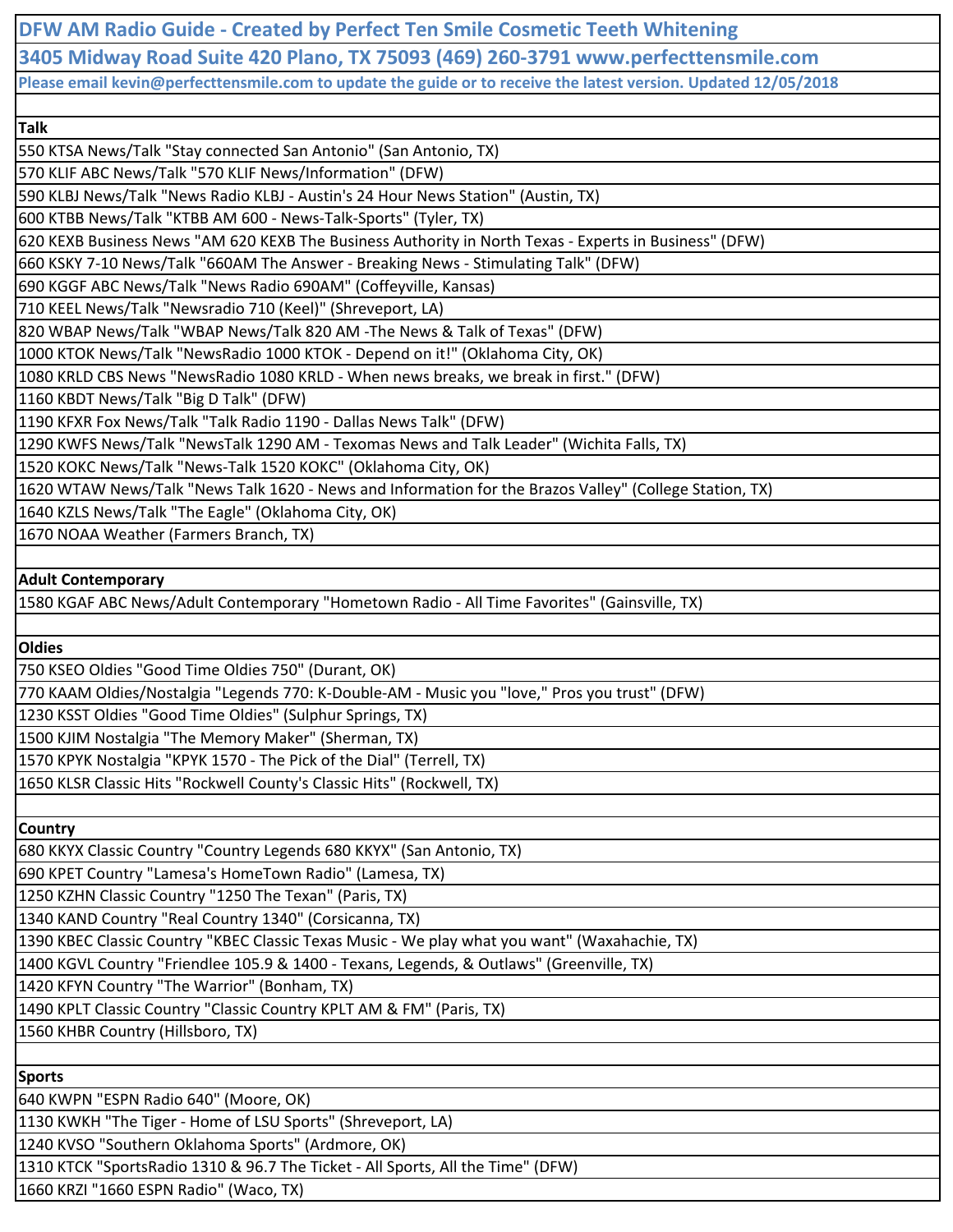| <b>Religious</b>                                                                    |
|-------------------------------------------------------------------------------------|
| 910 KATH Catholic "Radio for your soul" (DFW)                                       |
| 970 KHVN Urban Contemporary Gospel "Heaven 97 - Taking You Higher in Praise." (DFW) |
| 1010 KBBW Christian Talk "KBBW AM 1010 - Life Changing Talk Radio" (Waco, TX)       |
| 1040 KGGR Gospel "KGGR 1040 AM - The Station That Never Stops Giving!" (DFW)        |
| 1410 KLVQ Contemporary Christian "Todays Best Christian" (Tyler, TX)                |
| 1630 KKGM Southern Gospel "Hope 1630" (DFW)                                         |
| <b>Spanish</b>                                                                      |
| 540 KDFT Spanish talk/Religious "The Powerful" (DFW)                                |
| 850 KJON Catholic (DFW)                                                             |
| 870 KFJZ Tejano Christian (DFW)                                                     |
| 930 WKY Mexican "The Indomitable" (Oklahoma City, OK)                               |
| 960 KIMP Mexican (Mount Pleasant, TX)                                               |
| 990 KFCD Religious (DFW)                                                            |
| 1140 KHFX Spanish (Cleburne, TX)                                                    |
| 1270 KFLC Contemporary Christian "Heavenly love" (DFW)                              |
| 1360 KMNY Religious (DFW)                                                           |
| 1440 KTNO Christian "Radio Light - Illuminating Mind and Heart" (DFW)               |
| 1540 KZMP Regional Mexican "The Rancher - The Authentic Mexican Music" (DFW)        |
| 1700 KKLF Tejano "Tejano And Conjunto" (DFW)                                        |
|                                                                                     |
| <b>Asian</b>                                                                        |
| 700 Hindi/Bollywood "Radio Caravan" (DFW)                                           |
| 730 KKDA Korean "Dallas Korean Radio" (DFW)                                         |
| 870 Indian "Radio Azad" (DFW)                                                       |
| 890 KTXV Chinese "China Radio International" (DFW)                                  |
| 1110 Indian "Radio Azad" (DFW)                                                      |
| 1220 KZEE Indian "Hot Pepper 1220 AM" (DFW)                                         |
| 1460 KCLE Vietnamese "Vietnamese Music and Talk" (DFW)                              |
| 1480 KBXD Indian (DFW)                                                              |
| 1600 KRVA Vietnamese "Radio Saigon Dallas" (DFW)                                    |
|                                                                                     |
|                                                                                     |
|                                                                                     |
|                                                                                     |
|                                                                                     |
|                                                                                     |
|                                                                                     |
|                                                                                     |
|                                                                                     |
|                                                                                     |
|                                                                                     |
|                                                                                     |
|                                                                                     |
|                                                                                     |
|                                                                                     |
|                                                                                     |
|                                                                                     |
|                                                                                     |
|                                                                                     |
|                                                                                     |
|                                                                                     |
|                                                                                     |
|                                                                                     |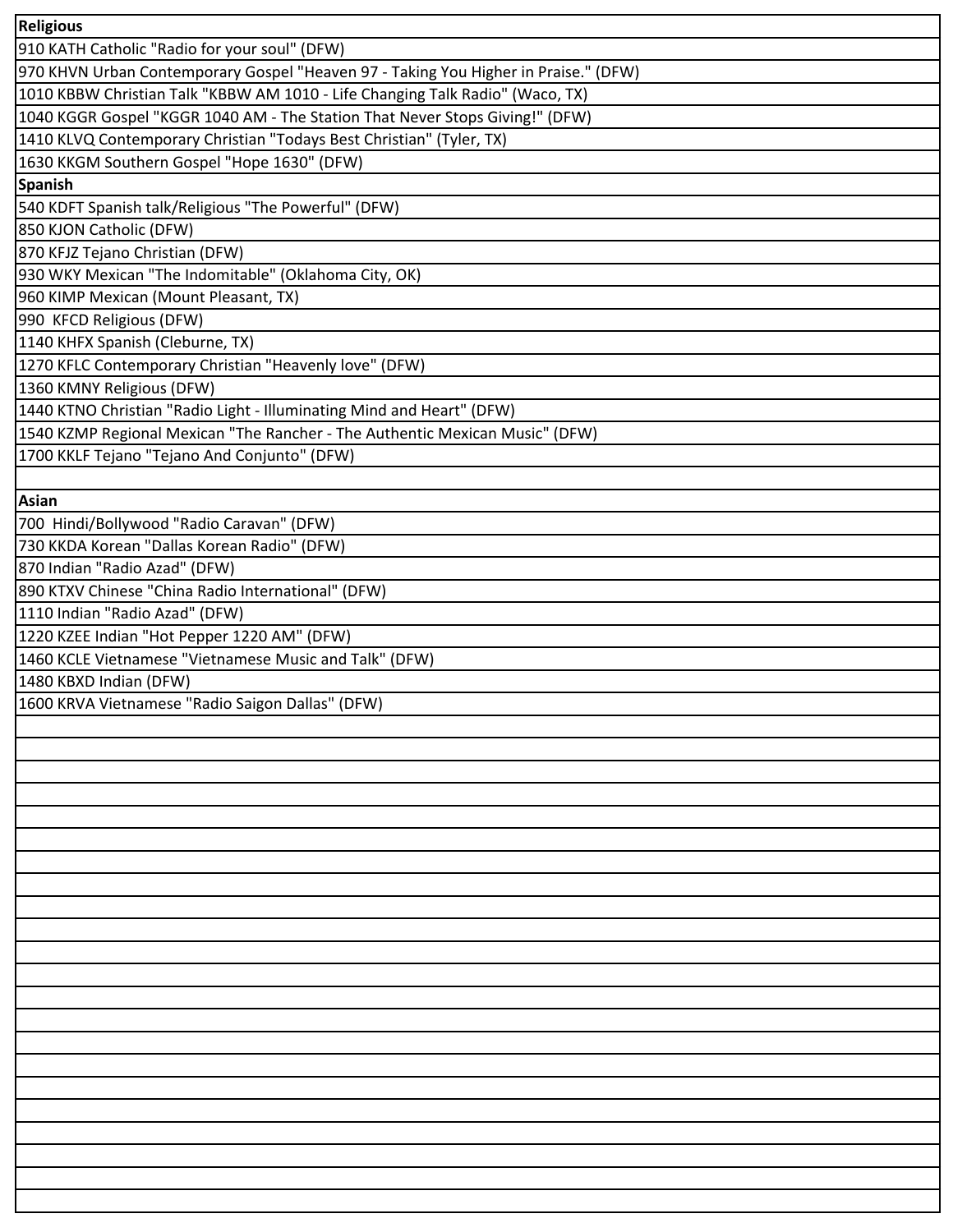**DFW FM Radio Guide - Created by Perfect Ten Smile Cosmetic Teeth Whitening 3405 Midway Road Suite 420 Plano, TX 75093 (469) 260-3791 www.perfecttensmile.com Please email kevin@perfecttensmile.com to update the guide or to receive the latest version. Updated 12/05/2018**

# **Alternative Rock**

91.7 KKXT PBS Adult album Alternative "KXT91.7 Go public radio" (DFW) 103.7 KVIL Alternative Rock "Alt 103.7 DFW's New Alternative" (DFW)

# **Adult Contemporary/Top 40**

93.3 KLIF Top 40 "Hot 93.3 DFWs Hit Music" (DFW)

97.5 KLAK Adult Contemporary "Your Hometown Station Today's Hits & Yesterday's Favorites" (Sherman, TX)

100.3 KJKK Adult Hits "Jack FM Playing What We Want" (DFW)

102.1 STAR Adult Contemporary (DFW)

102.9 KDMX Adult Contemporary "102.9 Now - DFW's Variety from the 2000's to NOW!" (DFW)

106.1 KHKS Top 40 "Kiss FM - Dallas/Fort Worth's #1 Hit Music Station" (DFW)

106.5 KOOI Adult Classic Hits "Sunny 106.5 - The Greatest Hits... Ever!!!" (Tyler)

## **Rock**

92.5 KZPS Classic rock "Lone Star 92.5" (DFW)

97.1 KEGL Hard Rock/ Heavy Metal "97.1 The Eagle Rocks" (DFW)

102.5 KMAD Clasic Rock "Mad Rock 102.5 - Texoma's Best Rock" (Sherman, TX)

### **Oldies**

88.5 KEOM Classic Hits "Your Community Leader - Mesquite Schools Radio" (DFW)

89.1 KSQX '50s -'70s Oldies/Big Band "QXFM Radio Network Community Radio" (Decatur, TX)

98.7 KLUV Oldies "98.7 K-LUV - "The Greatest Hits Of The 60s, 70s, and 80s! & The Christmas Station" (DFW)

**Talk/Variety**

88.1 KNTU Jazz/Variety "88.1 The One - University of North Texas" (DFW)

88.7 KTCU Community Radio ""The Choice - Texas Christian University" (Fort Worth, TX)

88.9 KETR PBS "Your Station - Texas A&M University-Commerce" (Commerce, TX)

89.3 KNON Community Radio/Variety "The Voice of the People" (DFW)

89.9 KKVI Community Radio (Garland)

90.1 KERA PBS "KERA 90.1 - Go public radio" (DFW)

**Country**

89.5 KYQX Country "Kickin' Country" (Weatherford, TX)

92.1 KXEZ Classic Country "The Possum - Classic Hit Country" (Farmersville, TX)

92.1 KTFW Country "92.1 Hank FM - Plays Everything Country" (Glen Rose,TX)

93.1 KMKT Country "93.1 Katy Country" (Sherman, TX)

93.5 KIKT Country "93.5 The Coyote" (Greenville, TX)

95.3 KHYI Country/Americana "The Range" (Sherman, TX)

95.5 KITX Country "K 95.5 - Continuous Country" (Paris, TX)

95.9 KFWR Country "95.9 The Ranch - The Sound of Texas" (Weatherford, TX)

96.3 KSCS Country "New Country 96-3 KSCS - Texas' Most Country Guaranteed!!" (DFW)

99.5 KPLX Country "99.5 The Wolf - Texas Country" (DFW)

104.3 KFYN Country "The River" (Paris, TX)

106.3 KLBC Country "Texoma's Best Country" (Durant, OK)

**Clasical**

101.1 WRR Classical "Classical 101 WRR - City of Dallas" (DFW)